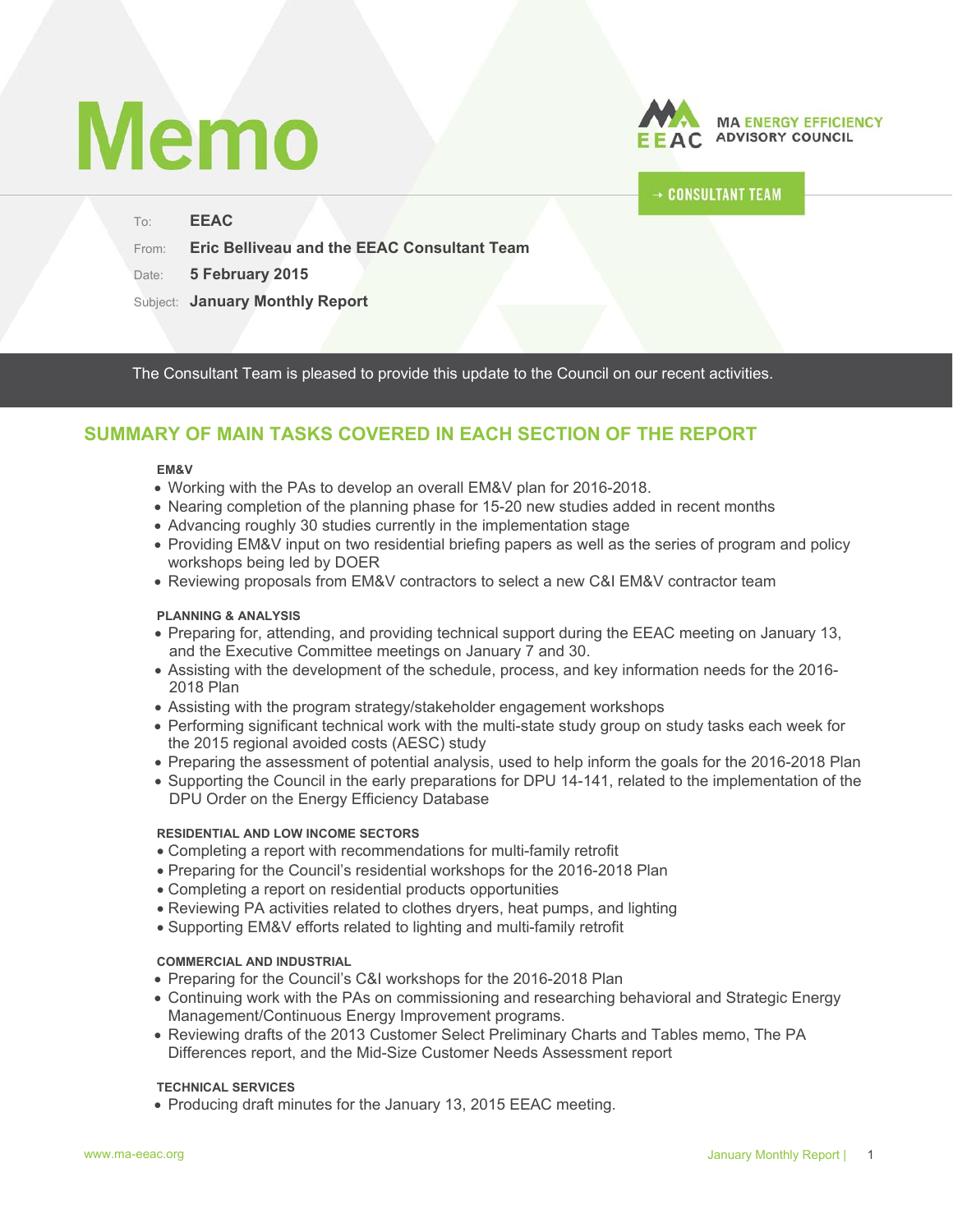• Managing the updated website on a day-to-day basis.

# **EVALUATION, MEASUREMENT & VERIFICATION**

In January, the EM&V Advisory Group continued its full range of ongoing activities related to EM&V planning, implementation, reporting, policy, and outreach issues.

## **Oversee EM&V Planning**

The Group began working with the PAs to develop an overall EM&V plan for 2016-2018. Development of the plan is scheduled to commence with three days of all-hands meetings in Boston in early February. Attendees will include PA evaluators, the EEAC consultants, and all EM&V contractor teams. The February meetings are expected to lead into a first draft of a 2016-2018 EM&V plan, which will be included with the first draft of the overall Three-Year Plans due in April. Stakeholders will be invited to comment on this first draft of the EM&V plan, after which a stakeholder input meeting is planned for the summer. A second draft of the plan will be included with the second draft of the overall Three-Year Plans.

The Group also neared completion of the planning phase for approximately 15-20 new studies added in recent months. A majority of these new studies have reached the implementation stage at roughly the same time that many studies included in the 2014-2014 EM&V plan are concluding, leaving the overall EM&V study portfolio in a roughly steady state.

Finally, a secondary objective of the February EM&V planning meetings noted above will be to develop specific additional studies to be completed in 2015.

## **Oversee EM&V Study Implementation**

The Group advanced toward completion roughly 30 studies currently in the implementation stage. A few examples include the following studies: HES Program Delivery, HEAT Loan, C&I On-Sites, and C&I Market Share. Many studies that were included in the 2013-2014 EM&V plan have either been completed or are expected to wrap up within the next several months.

## **Oversee EM&V Reporting**

The Group remained in a heavy reporting period in January, with some 15-20 final reports in various stages of completion. Final reports currently in progress include the following: C&I PA Differences Study; C&I Successful Projects Study; SBDI Process Evaluation; Commercial Real Estate Study; Non-Residential New Construction NEBs study; Top-Down NTG study; LED Prospective Market Effects study; Multifamily Process Evaluation; HEHE Gross Savings Impact Evaluation; Residential Lighting Point-of-Sale Modeling NTG study; and Residential Lighting Upstream Supplier Interview study.

#### **EM&V Policy Issues**

The Group provided EM&V input on two residential program and policy briefing papers, which were developed by the EEAC consultant Residential team. The Group also provided input on the series of program and policy workshops being led by DOER. Through the EMC Baseline Subcommittee, the Group continued working with the PAs on challenging issues surrounding the development and refinement of measure baseline assumptions. Lastly, the Group began working with the PAs on what is expected to be a lengthy process of developing savings parameter assumptions to be included in the Three-Year Plans.

#### **Miscellaneous Activities**

The Group reviewed proposals from EM&V contractors in response to an RFP that was released in December to select a new C&I EM&V contractor team. A winning team or teams will be selected in February.

## **PLANNING AND ANALYSIS**

In January 2015, the Planning and Analysis Advisory Group focused on the primary tasks described below to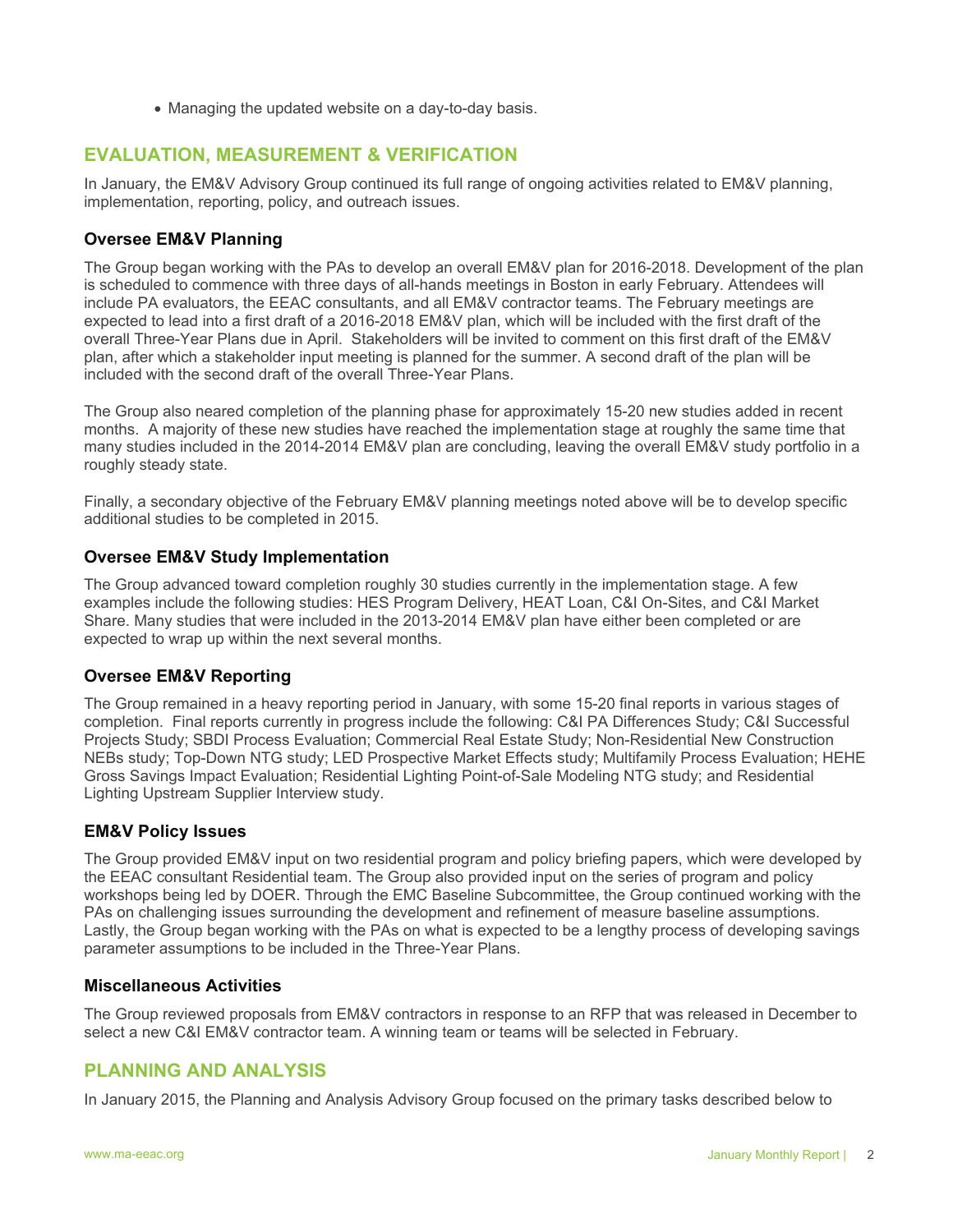support the effective implementation of the key components of the 2013-2015 Three-Year Plan, and to begin development of the next Three-Year Plan for 2016-2018. The Group worked on the new regional avoided cost study (AESC), assisted with the development of briefing materials for the program strategy/stakeholder engagement workshops, continued work on the early stages of development of the next Three-Year Plan (2016- 2018), and continued work on the Assessment of Potential to inform savings goals.

#### **Participate in EEAC Meetings; Brief and Support the Council**

The Group prepared for, attended, and provided technical support during the EEAC meeting on January 13 and the Executive Committee meetings on January 7 and 30. The Group coordinated with DOER as chair of the Council on a weekly basis, and briefed individual Councilors in advance of the EEAC meeting and during the month (the substantive issues and outcomes are summarized in the task descriptions below). EEAC Meeting and Council support is on-going and is a regular monthly task area.

#### **Support the Council on Regulatory Issues and DPU Proceedings**

The Consultant Team is supporting the Council in the early preparations for DPU 14-141, related to the implementation of the DPU Order on the Energy Efficiency Database

#### **Provide Technical Analysis**

In January, the Group continued work on the 2015 regional avoided cost study (also known as the AESC study). The study will now be completed every three years (aligned with the Three-Year Plan schedule) with potential annual updates when necessary. The study is being performed by a new contractor – Tabors, Caramanis, Rudkevich (TCR) – with new market models and new approaches to the data and analysis. Significant technical work was performed in January. The Group coordinated with the multi-state study group on study tasks each week, and participated in four multi-hours study group calls. The Group reviewed the proposed inputs, assumptions, and methods for the natural gas, oil, and electric market forecasts, reviewed more than a dozen technical analyses and draft documents, and provided questions and comments during weekly study group meetings and briefings. The 2015 AESC study will determine the avoided costs (the \$ values and factors used to determine the benefits) of the electric, gas, and oil savings for all of the 2016-2018 programs, and therefore is a major technical priority. The study is scheduled to be completed by March 31, 2015, in time for the avoided cost values to be used in the 2016-2018 Three-Year Plan being developed during 2015.

#### **Prepare for the 2016-2018 Plan**

The P&A Advisory Group worked on the development of the schedule, process, and key information needs for the 2016-2018 Plan, with special focus on the development and review of issues to be addressed in advance of the April 30 Draft Plan. These topics included the overall schedule for Plan development (a draft of which was presented to the EEAC on December 9 and was reviewed with the Planning and Analysis Group). Other topics included the cross-cutting issues such as program penetration, participation, organization of programs and initiatives; the framework for savings goals; the level of savings goals; components of the term sheets; and other plan components. We also worked on preparing the assessment of potential analysis to set the stage for the Council goal-setting and term sheet process. The assessment of potential is due in March 2015.

The Group assisted with the program strategy/stakeholder engagement workshops, including contributing to the development of briefing materials.

The Consultant Team also identified and worked on several potential planning topics for the upcoming 2016-2018 Plan, which were discussed in the PAG meeting and coordinated with EM&V discussions during the month. These included the technical topics of market effects, appropriate baselines, net savings, codes and standards, and bill impacts. We expect to continue work with the PAs and have discussions with the PAs and the EEAC on these planning topics in future months.

## **RESIDENTIAL AND LOW INCOME SECTORS**

In January, the Residential Advisory Group worked on the tasks described below to support the PAs in their work to meet the 2013-2015 Three-Year Plan Residential and Low Income goals and plan for 2016-18. Much of the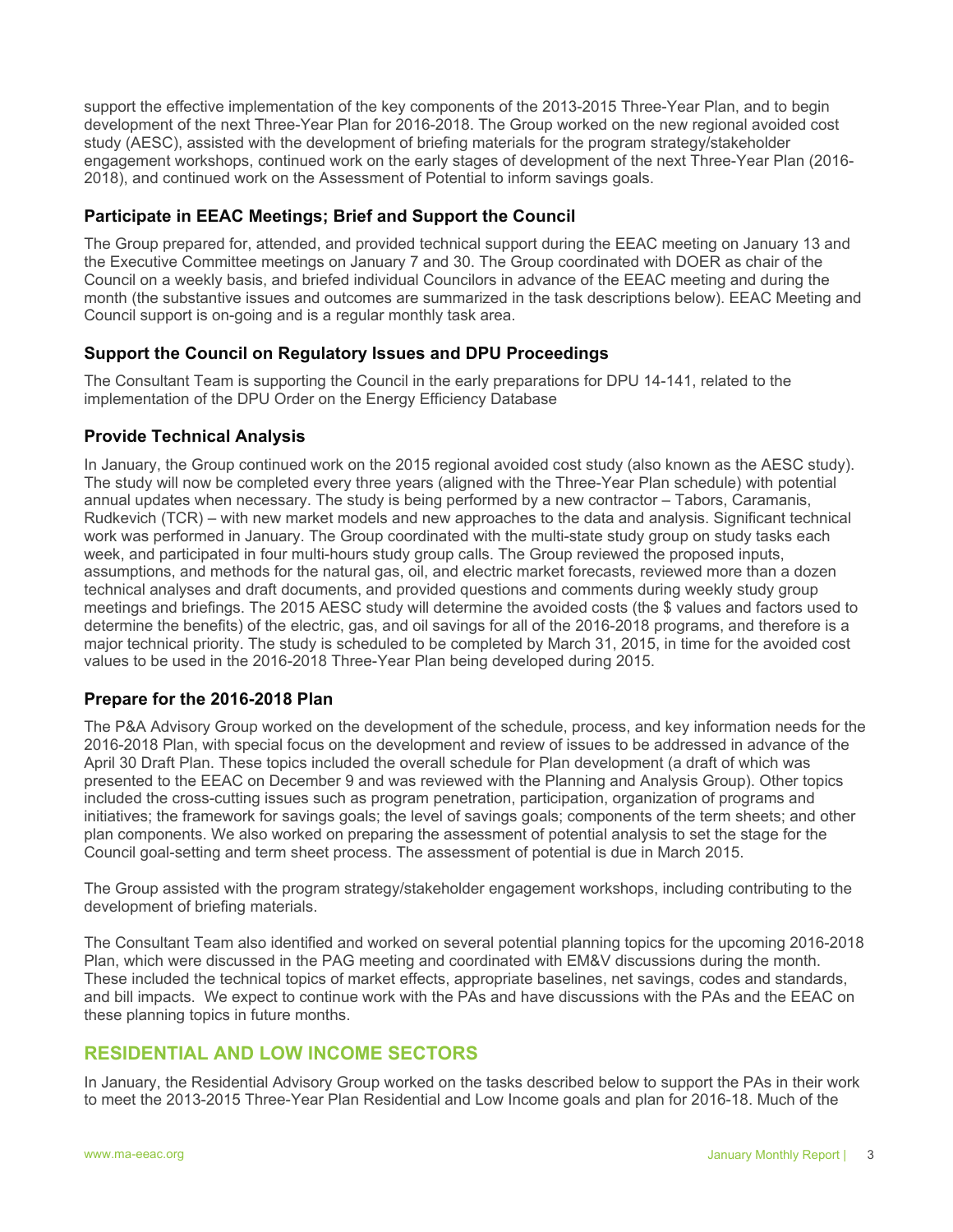Group's work was devoted to preparing for Council workshops for the 2016-18 Plan. In addition, the Group finalized two reports to the Council on residential products and multi-family retrofit. Additional details on these and other January activities are noted below.

#### **Residential Whole House and Low Income Programs**

The Residential Advisory Group finalized its report to the Council in support of recommending a fully integrated and distinct multi-family effort. The *Multi-Family Retrofit: Recommendations for Achieving a Fully Integrated Energy Efficiency Program Effort in Massachusetts* report is now available on the Council's website. The report is intended to support planning discussions for 2016-18, and Council members planning to participate in the February 26 workshop may find it helpful to review the report beforehand. It also includes recommendations for implementation in 2015. The Group also reviewed and provided comments on the second draft of the Multi-family Program Process Evaluation.

General information on the gas and electric Whole House Programs and related initiatives will be addressed in the Council workshop scheduled for February 9 (rescheduled from January 29). The Group's preparations for the workshop have included participating in planning meetings with Jonathan Raab, DOER staff and PA representatives, and developing an overview and context brief and presentation. February work will be more focused on this area since the February 26 Council workshops will include a more in-depth focus on the Whole House Program, Multi-Family Retrofit Initiative, and Low Income Sector.

The Group also reviewed the draft Residential Conservation Services regulations published by DOER, which will impact the PAs' programs. It plans to discuss the proposed regulations with the Residential Management Committee in February.

#### **Residential Products Program**

The Residential Advisory Group revised its *Residential Products: Savings Opportunities and Innovative Strategies for 2015 and the 2016-2018 Plan* report and published it on the Council website on January 20. As with the multifamily report, this resource is intended to support 2016-2018 planning efforts while identifying opportunities for 2015 as well. The Group also prepared a residential products briefing document for the February 9 Council workshop and conducted analysis to prepare for the discussion during the workshop.

To support assessment of 2013-2015 achievements and planning for 2016-2018, the Group also reviewed PA activities related to clothes dryers, heat pumps, and lighting. In addition, it provided support to the EM&V Advisory Group by reviewing updated versions of the lighting Market Adoption Model that is used to calculate savings from lighting measures and participating in calls to discuss proposed model revisions.

#### **Innovative Strategies**

The Group identified several innovative strategies related to wireless enabled thermostats and home energy management systems in the Residential Products paper noted above. These include opportunities to link to behavior, demand response, and smart grid. The residential products Council workshop brief for February 9 includes a discussion question related to these opportunities.

# **COMMERCIAL AND INDUSTRIAL**

In January, the C&I Advisory Group focused on preparing for Council workshops for the 2016-18 Plan. The Group also continued research on deeper savings through commissioning, behavioral and Strategic Energy Management/Continuous Energy Improvement programs and reviewed draft reports that will help develop strategies to target mid-sized customers and improve the upstream programs.

#### **Prepare for the 2016-2018 Plan**

January began the cycle of planning for the next Three-Year Plan. On December 9, a breakout session during the Council meeting identified a number of C&I topics of interest to the Councilors. These topics were prioritized by means of votes, and the topics were sorted as being of a technical, implementation, or policy nature. In order to explore those topics further, a series of three workshops were planned. These workshops are intended to allow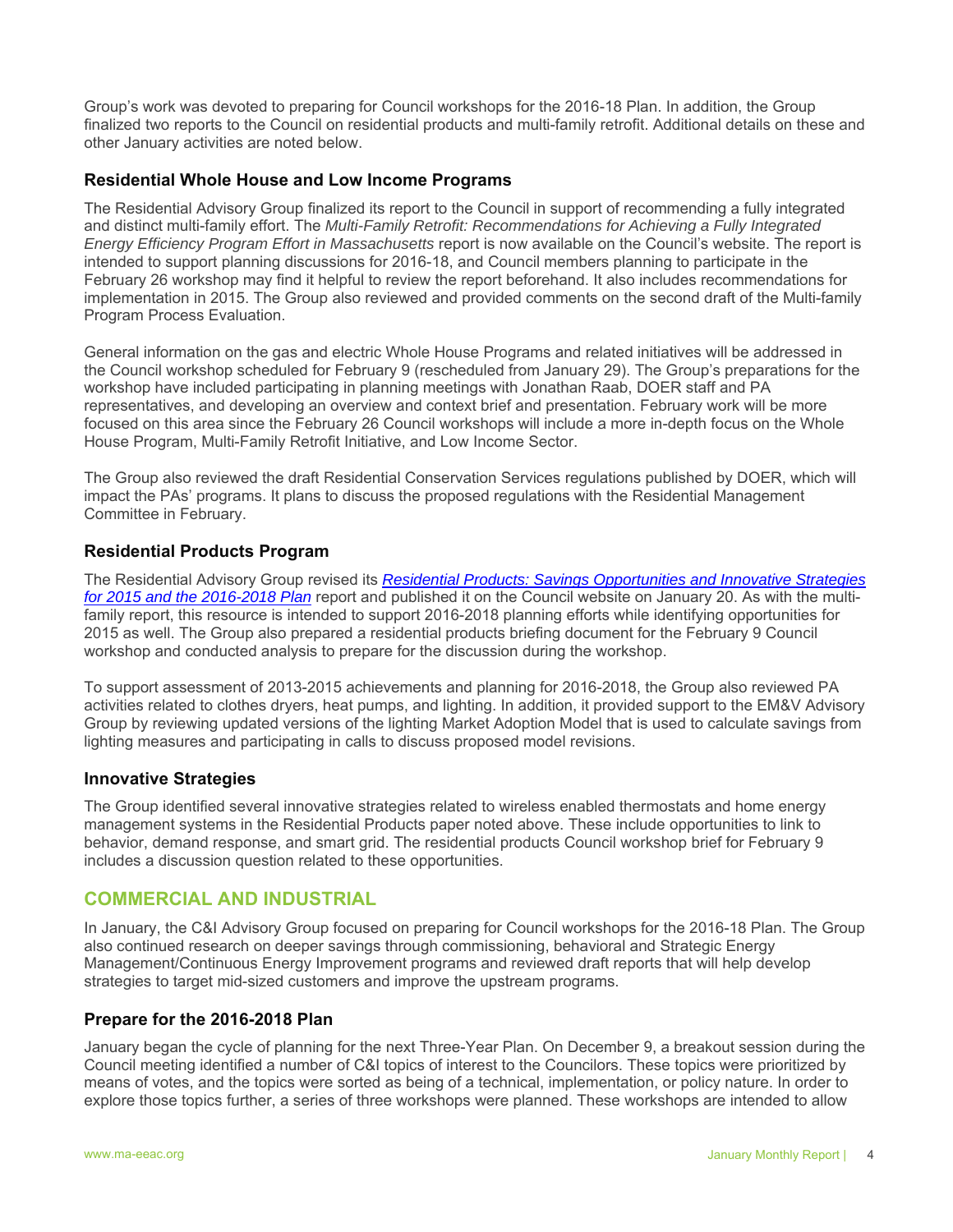the Councilors time to explore the topics further and make suggestions for strategies for 2016-2018.

The first C&I workshop, addressing technical topics, was planned for January but was delayed to February 6 due to a large snowstorm. The C&I Consultant Team prepared briefs to help provide context and orient the Councilors on the following technical topics: Combined Heat and Power, Retro-commissioning, Sub-metering and Data Analytics, and Building Controls.

Planning for the second workshop, to address the implementation topics, also occurred in January. The implementation briefs prepared by the Consultants include one on Behavior and one on the Hockey Stick effect of claiming a large percentage of savings late in the calendar year. The PAs are preparing a brief on Commercial Real Estate and Small business program best practice.

## **Deeper Savings in All Programs**

As written in the 2015 work plan, the Consultants intend to help the PAs increase savings in all programs through several work areas. One work area includes taking a look at increasing saving by means of increasing energy productivity. Energy productivity in this context refers to increasing output for a minimum energy input. To increase energy productivity, it is necessary to understand how energy is being used. There are a number of hardware, human behavior, and program elements that all contribute to the ability to improve energy productivity. The Consultants continued working with the PAs in January with respect to commissioning, which is one way to improve energy productivity. The Consultants also began research on behavioral and Strategic Energy Management/Continuous Energy Improvement programs to inform the forthcoming memo on this topic.

#### **Comprehensive Segment Strategies**

In January, the C&I Advisory Group spent some time reviewing drafts of the 2013 Customer Select Preliminary Charts and Tables memo, The PA Differences report, and the Mid-Size Customer Needs Assessment report. Collectively, these documents provide some good insight into the current PA processes and current operations. These insights will be used to help develop strategies to target mid-sized customers and improve the upstream programs.

In addition, the Consultants began research to develop a complete picture of what trainings are currently available in Massachusetts, who is sponsoring them, how frequently they are offered, and where in the state they take place. The goal of this effort is to identify potential gaps in the Massachusetts energy curriculum and make recommendations.

#### **Coordination and Partnerships**

The Consultants coordinated and communicated with the CIMC and attended the CIMC meetings on January 6 and 21.

## **TECHNICAL SERVICES**

#### **Produce Minutes from all EEAC Meetings**

The Consultant Team is charged with producing draft and final meeting minutes for each EEAC monthly meeting. The Team produced draft minutes for the January 13, 2015 EEAC meeting and forwarded them to the EEAC Chair. The EEAC Chair will review the minutes and have them posted on the EEAC website prior to the next EEAC meeting to be held on February 10, 2015. The EEAC approved the December 2014 meeting minutes at their January 2015 meeting. These minutes along with all documents and presentations distributed at the January 2015 EEAC meeting have been posted on the EEAC website at http://ma-eeac.org/materials-for-january-13-2015 eeac-meeting/.

#### **EEAC Website Upgrades, Revisions & Maintenance**

Optimal staff continue to manage the updated website on a day-to-day basis. In January, this included posting materials from the 1/13/15 EEAC meeting; updating the EEAC member's page; creating pages for the various January and February 2016-18 Three-Year Plan Workshops; and creating a new sidebar to post MA EEAC